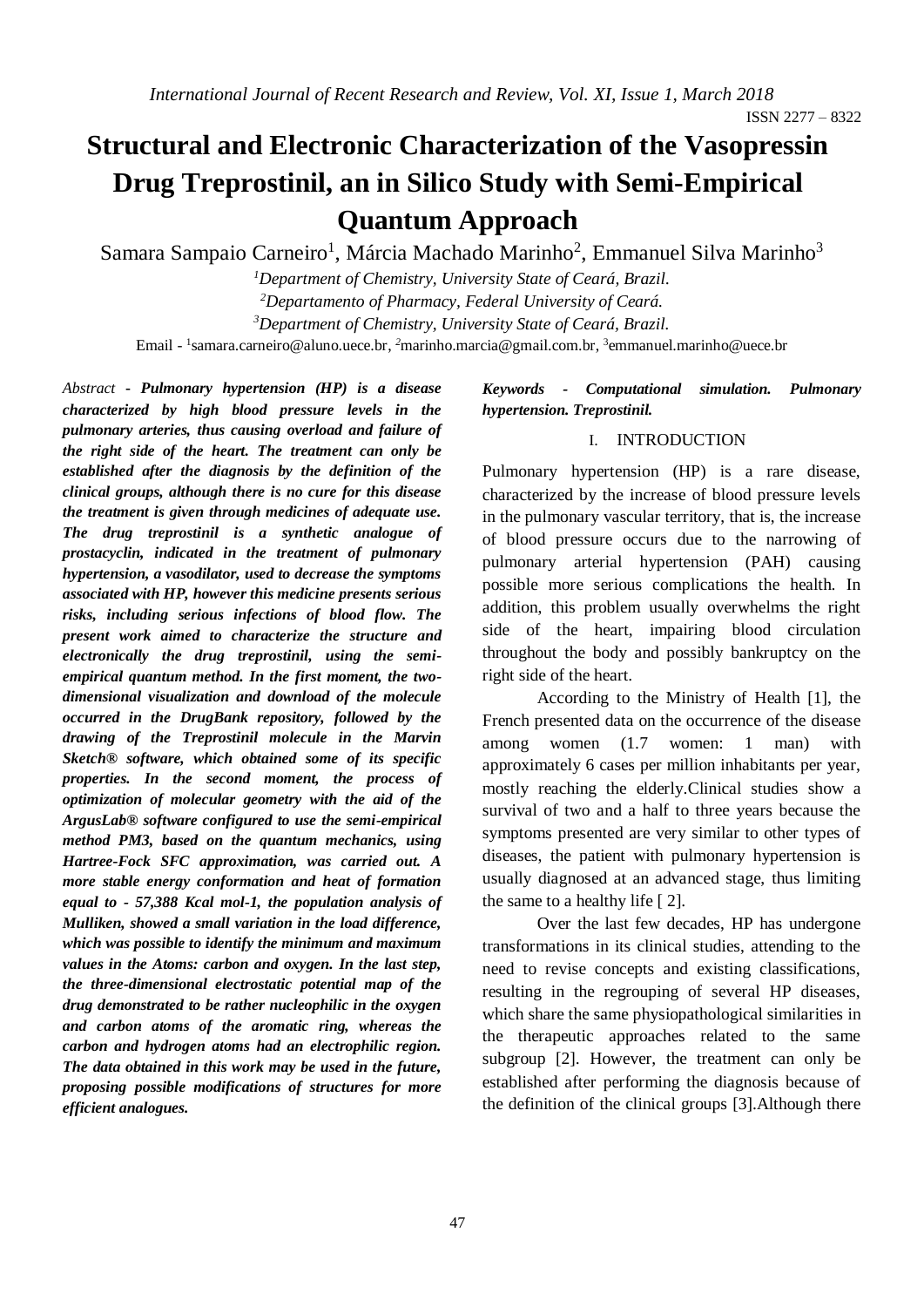is no cure for this disease the treatment is given through specific use medications.

In 1995, the use of intravenous prostacyclin (fig 1A) in patients with PH was approved in order to improve hemodynamic changes and quality of life of these individuals [4]. With the measures adopted in the last decades, later the prostacyclin analogs of which example Treprostinil (fig.1B) [3] appeared. Treprostinil (generic name) is a synthetic analog that binds to the prostacyclin receptor, indicated in the treatment of pulmonary hypertension, commercially known as Remodulin®, a vasodilator, used to decrease symptoms [5]. Remodeling may be administered as a continuous subcutaneous infusion or continuous intravenous infusion. However, this drug presents risks associated with permanent central venous catheters, including serious blood flow infections [6].



Fig. 1. Structures prostacyclin (A) and its analogue treprostinil (B). Source:Drugbank®

Currently, advances in computational chemistry have been significant in relation to the pharmaceutical market in the area of drug development. Recent advances in the computational field have demonstrated efficient quantum-chemistry algorithms providing

molecular parameters of the ab-initio and semiempirical methods, expressing geometric and electronic properties of the molecules and their interactions in a short time interval [7].The molecular modeling is based on a set of tools that aims to study molecular properties from structural design to virtual characterization, which involves visualization, analysis and storage of molecular systems [8].

In this perspective, through molecular modeling methodology the present work aimed to perform the structural and electronic characterization of the drug treprostinil, using the semi-empirical quantum method Parametric Method 3 (PM3).

#### II. METHODOLOGY

For the accomplishment of this work, we used Computer simulation softwares with free license for academic and research purposes.All simulations were performed on a personal computer, based on the Microsoft Windows Seven® Operating System.

In the first moment, the two-dimensional visualization and downloading of the molecule in the DrugBank® version 5.0 [10] was performed, followed by the drawing of the molecule Treprostinil in the Marvin Sketch © software which obtained elementary analysis of some basic descriptors, that is, some of its specific properties.

Following the methodology proposed by Dewar and colleagues [11], the molecular geometry of the treprostinil drug was optimized using the ArgusLab® software [12]. According to Silva et al. [13], molecular descriptors are currently considered a very important tool in the prediction of molecular properties, by providing information about the physicochemical nature of the activity or properties under study in a mathematically quantified and computerized way. Following this context, the virtual simulation calculations were obtained through the semi-empirical method PM3 (Parametric Method 3), based on quantum mechanics, using a Hartree-Fock SFC approximation, with a maximum number of 500 interactions (MOL), the Mulliken population analysis, the frontier orbitals (HOMO and LUMO), the electrostatic potential map (MEP), and the Van Der Waals surface map in the Avogadro software ®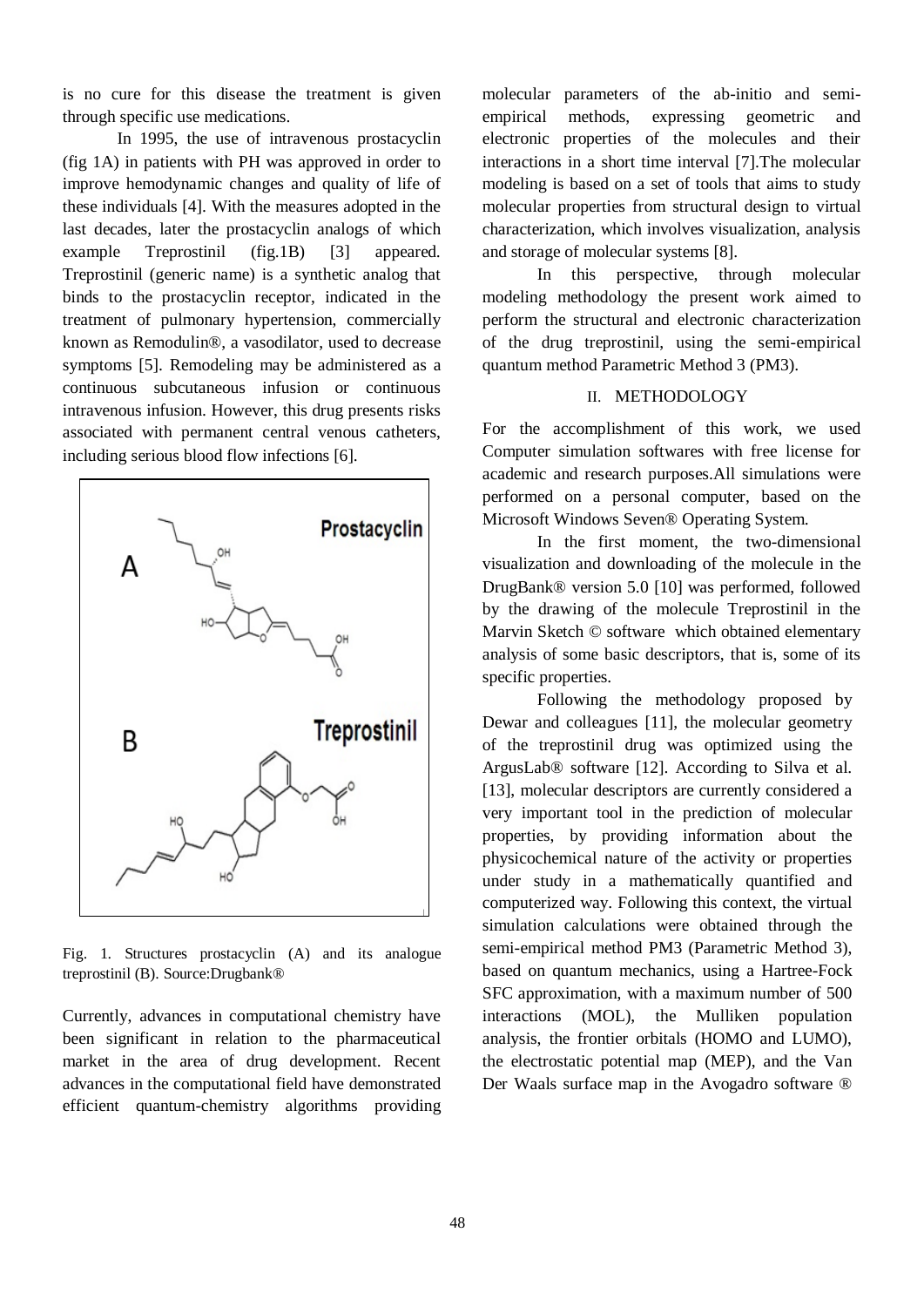version: 1.2.0, library version: 1.2.0, Open Babel Version: 2.3.90, Qt version: 4.8.6).

# III. RESULTS AND DISCUSSIONS

Action and the effect of drugs on the human body are usually rigid by the molecular structure of drugs. The optimization of physicochemical properties plays a fundamental role in the early stages of the discovery and design of molecules, there is, taking into account that the physicochemical and biological properties of a molecule is directly linked to its three-dimensional and conformational structure, structure Treprostinil was submitted to the Elemental Analysis Plugin in the program Marvin Sketch © (freeware), which obtained some of its specific properties as molecular formula C23H32O5, molar mass 388,504, percentage composition C (71.11%), H (8.30 %), O (20.59%) and the mass spectrum result (Figure 2)  $\text{Im }$  / z: (388: 1.00) (389: 0.25) (390: 0.04) 391: 0.01)], the mass distribution of the input molecule is calculated by considering the relative abundance of the isotopes [m  $\angle$  z].



Fig. 2. Elementary analysis of the basic descriptors of a structure.

During the design of a defined molecule, the irregular formation of its conformation (angles and length) in its structural can occur. These distortions are corrected from mathematical methods, which experimentally explore characteristics of a structure through its conformational analysis, used interactively in the process of energy minimization and geometry optimization, in order to determine a stable energy conformation, providing a molecule under new perspective [14]. In this context, based on mathematical methods in quantum mechanics, the process of energy minimization and geometry optimization was used with the help of Arguslab® software. The calculations were performed using the Hamiltonian semi-empirical method (PM3-Parametric Method 3) using the Hartree-Fock (HF-SCF) open shell approach (UHF-Unrestricted Hartree-Fock), configured for 500 interactions), with a convergence value of 10-10 kcal mol-1 [15]. According to these parameters a stable energy formation was determined through the interactions SFC -1081.3789 kcal.mol-1, formation -57.388 Kcal.mol-1, being possible to plot three-dimensional the conformational structure (Figure 3).



Fig. 3.Structure of the treprostinil drug optimized by the semi-empirical method PM3

According to Leal and collaborators [16], the electric dipole moment, is measured in debyes (D), through the relevance of the partial loads and the distances between the ends of a dipole. However, through the quantum mechanics calculations, it was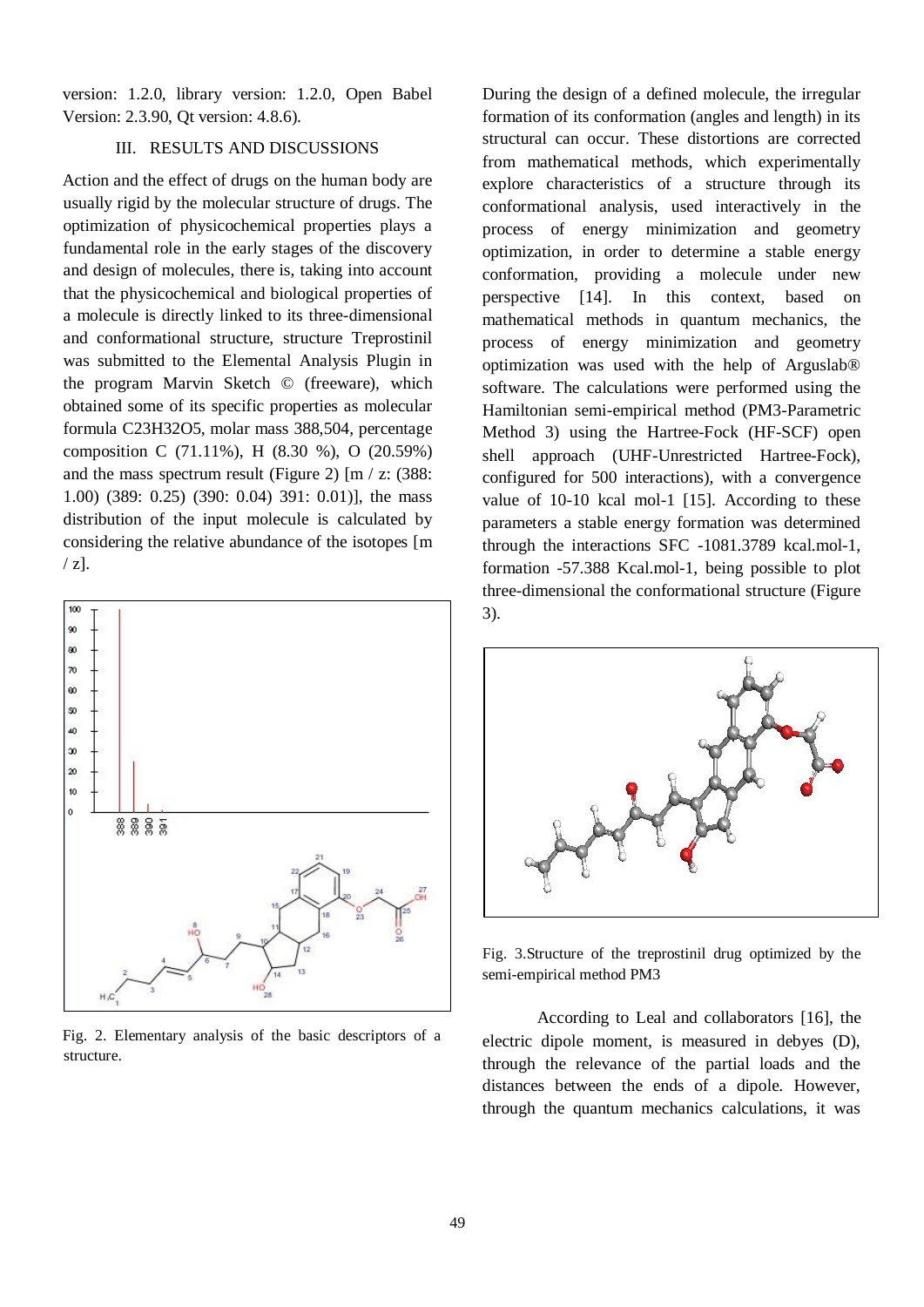possible to determine the value of the dipole moment of the Remodulin® structure of agreements with the Cartesian coordinates, obtaining the moment value in the X-axis (-2.1202 D), Y (0.0046 D) and Z (-0.6788) with resulting vector in the length of 2.2263 Å.

Molecular orbitals contribute significantly to the advancement of all research frontiers in the field of chemistry, especially the HOMO orbitals and the LUMO orbitals. These orbitals have arisen in analysis of the electron density in each atom of the border orbitals, by a group of Japanese who investigated the reactivity of aromatic compounds [17]. The definition of these orbitals is related to two important characteristics, the HOMO energy having an electrondonor character and energy LUMO measures the electron-acceptor character [7-8] The data obtained in the geometric optimization, allowed to plot the frontier orbitals, where HOMO (Figure 4) shows asymmetry between the positive (blue) and negative (red) (C5, C6, C7, C10, C13, C15, C16) and oxygen (O8). It was possible to observe that it was formed from the carbon atoms (C1, C3, C5, C9, C10, C13) and also showed asymmetry between the positive and negative phases.



Fig. 4. Frontier molecular orbitals (HOMO) for the molecule of Treprostinil by semi-empirical method PM3.



Fig. 5. Frontier molecular orbitals (LUMO) for the molecule Treprostinil by semi-empirical method PM3.

According to Guadagnini and Bruns [18], the electronic parameters used for the calculation of atomic charges are due to the implementation and interpretation of the atomic charges. In this context, numerous methods describe the molecular electronic distribution, among which is the population analysis of Mulliken. The current Mulliken load calculation method, such as Mulliken's population analysis, is a base set used in a partition scheme in the use of matrix density to distribute electrons in a molecular entity among its various pairs: atoms, bonds, and orbital [19]. Its popularity is due to the intensive applications that are used in the theory of molecular orbitals that can be easily calculated by directly obtaining all the variables necessary to carry out the population analysis, and no computational cost is necessary [18]. From the analysis of the SCF wave function the calculation performed with the Mulliken charge property (Table I) for the treprostinil molecule, a very nucleophilic end was identified at the carbon (C4) and oxygen (O9) atoms, which has been identified as an electrophilic region on the carbon atoms  $(C6)$ ,  $(C18)$  and  $(C21)$ .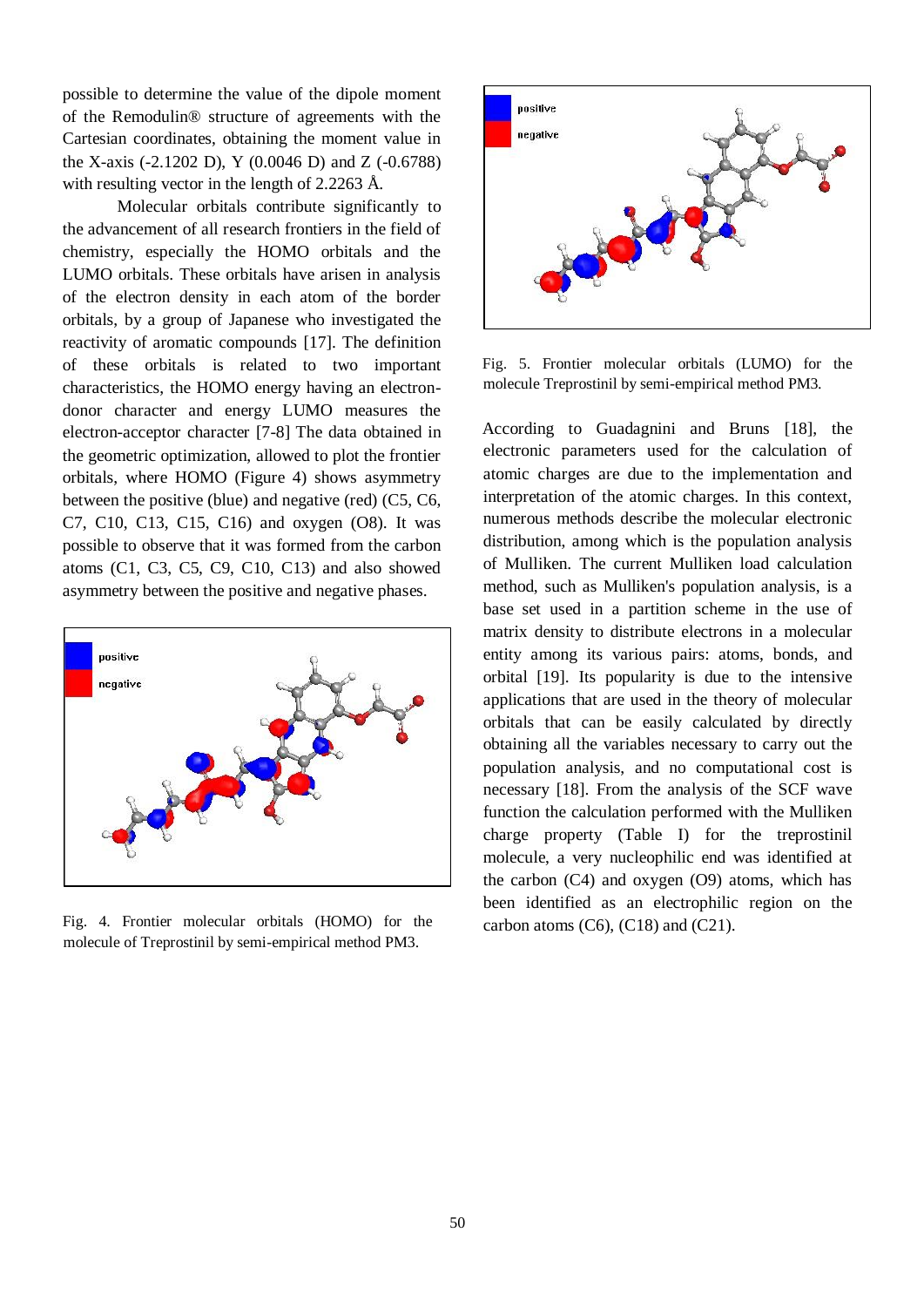# TABLE I

Population analysis of Mulliken for the C and O atoms of the molecule *treprostinil*

| 1 <sub>C</sub>  | $-0,3069$  |
|-----------------|------------|
| 2 <sub>C</sub>  | $-0,2459$  |
| 3C              | $-0,0657$  |
| 4C              | $-0,4155$  |
| 5 <sub>C</sub>  | $-0,2661$  |
| 6 C             | 0,3374     |
| 7 <sub>C</sub>  | $-0,3303$  |
| 8 C             | $-0,2288$  |
| 9 <sub>0</sub>  | $-0,4107$  |
| 10 <sub>C</sub> | $-0,1295$  |
| 11 C            | $-0, 1074$ |
| 12 <sub>C</sub> | $-0,1065$  |
| 13 <sub>C</sub> | $-0,0053$  |
| 14 C            | $-0,1836$  |
| 15 <sub>C</sub> | $-0,1793$  |
| 16C             | $-0,1708$  |
| 17 C            | $-0,2214$  |
| 18 C            | 0,0618     |
| 19 C            | $-0,3361$  |
| 20 C            | $-0,1339$  |
| 21 <sub>C</sub> | 0,1325     |
| 22C             | $-0,2302$  |
| 23 <sub>O</sub> | $-0,1183$  |
| 24 C            | $-0,1528$  |
| 25 C            | $-0,3678$  |
| 26 O            | $-0,3650$  |
| 27 <sub>0</sub> | $-0,2396$  |

According to Sant'Anna [20], electrostatic potential is established as the work to transport a positive unit charge from infinity to a certain point in space, to which these electrostatic potentials are represented by three-dimensional maps used to understand the electrostatic contribution on the molecular surface through color differences, through computational resources from molecular modeling. Following the Sant'Anna context, the map of molecular electrostatic potential (MEP) is calculated through a grid of points detected in different layers, constructed as an overlap of Van Der Waals spheres (Figure 5) on each atom around the molecule.



Fig. 6. Treprostinil Van der Waals Balls

The three-dimensional electrostatic maps allow us to predict the possible sites of nucleophilic and electrophilic bonds between biological molecules and their respective receptors [21], which confirms the theoretical concepts of the formation of bonds between atoms, involving forces of an electrostatic nature between signal charging poles in reverse [22]. In this way, by means of semi-empirical theoretical calculations, it was possible to obtain the map of electrostatic potential (Figure 4) of the molecule Treprostinil, which could be noticed in the colors that tend to red a nucleophilic electronic density very concentrated in the atoms of oxygen and carbon of the aromatic ring and this region is conducive to possible nucleophilic binding sites. Therefore, the lighter colors that tend to blue, have identified an electrophilic region, establishing this area as electropositive, deficient in electrons in the atoms of carbon and hydrogen, mainly in the carbon atoms [23].



Fig. 7. Treprostinil drug MEP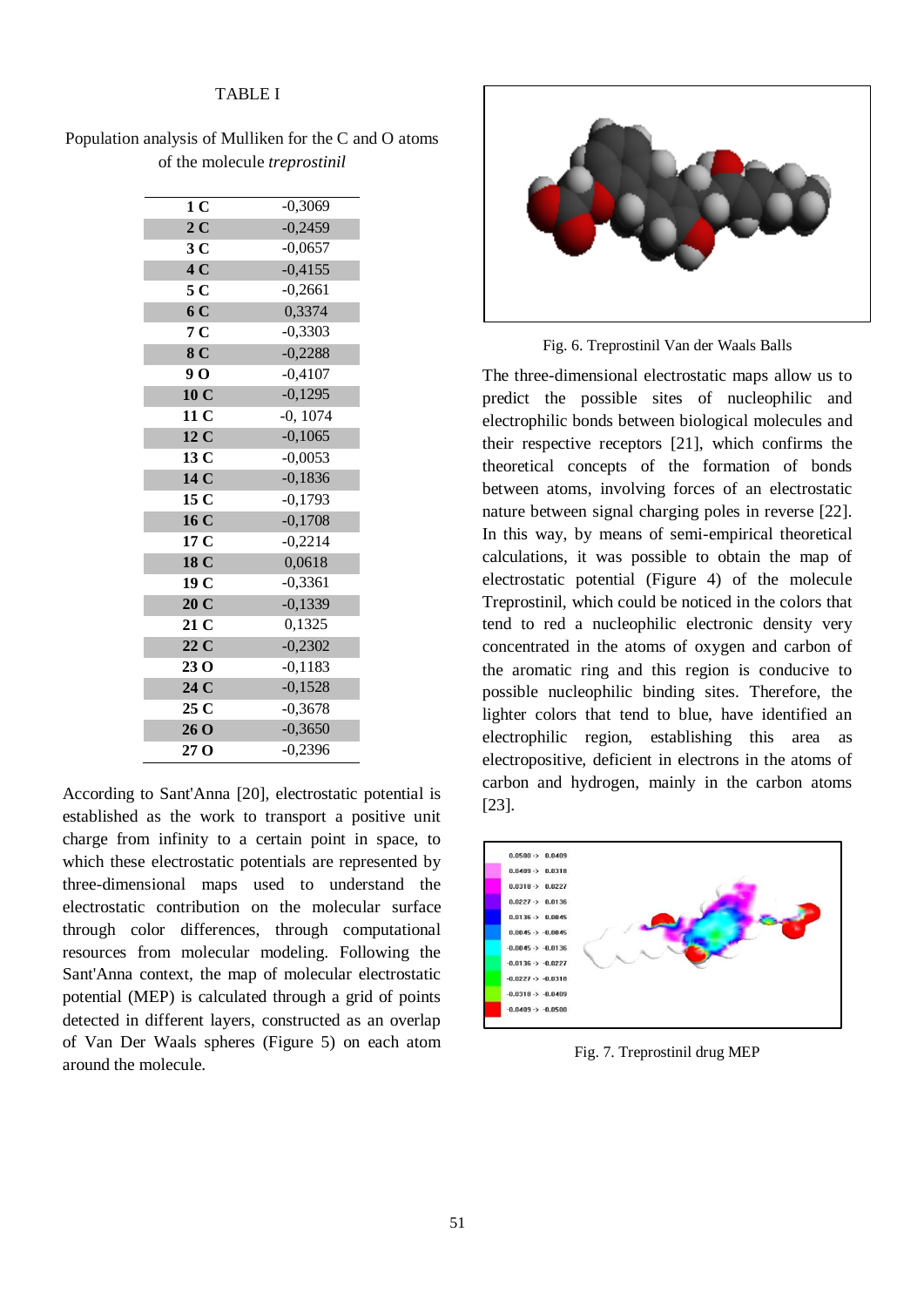# IV. CONCLUSIONS

According to the cited literature and results obtained using the Marvin Sketch ©, Arguslab® and Avogrado® computational freeware software, the calculations performed allowed to obtain basic properties of the treprostinil molecule, and the electronic and structural characterization of this drug, which identified a stable energy conformation, potential energy of  $-1081.3789$  kcal.mol<sup>-1</sup> and formation heat  $-57.388$  Kcal.mol<sup>-1</sup> through the semiempirical method (PM3). The calculations also allowed observing the contributions in terms of HOMO-LUMO molecular orbitals, in which the present atoms were obtained in the formation of these orbitals. Based on the literature on the Mulliken atomic charges, it was possible to obtain the results through the SCF wave function, showing a small variation in the charge difference, indicating the minimum and maximum values in the carbon atoms, varying from (- 0.4155 to 0.0618) and oxygen ranged from -0.4107 to - 0.1183. The three-dimensional maps of the study drug, calculated using the van der Waals spheres overlapping methodology on each atom around the molecule, was generated by the ArgusLab® software by means of semi-empirical theoretical calculations showing a rather nucleophilic end in the atoms of oxygen (O9); (O23); (O26); (O27); (028) and aromatic ring carbon  $(C12)$ ;  $(C19)$ ;  $(C20)$ , already the atoms of carbon and hydrogen presenting an electrophilic region. This paper presents the structural and electronic results that can be used in the near future in the development of new compounds. Thus, with this data we can propose and evaluate the development of more efficient drugs in the molecule of treprostinil, that is, proposing possible modifications of structures for analogues more effective, attempts to seek better therapeutic effects in the optimization of drugs.

# V. ACKNOWLEDGMENT

The State University of Ceará (PROPGPQ / UECE) for the support. This work was partly supported by the Cearense Foundation in Support of Scientific and Technology (FUNCAP), Coordination of Improvement of Higher Level Personnel (CAPES).

# VI. REFERENCES

- [1] Brazil, Ministry of Health. Ordinance No. 35, dated January 16, 2014. Secretariat of Health Care, approves the Clinical Protocol Therapeutic Guidelines of Pulmonary Arterial Hypertension. Available in: [http://portalquivos.saude.gov.br/images/pdf/2014/abri](http://portalquivos.saude.gov.br/images/pdf/2014/abril/02/pcdt-hypertensao-arterial-pulmonar-2014.pdf.%20Accessed%20in%20July%202017) [l/02/pcdt-hypertensao-arterial-pulmonar-2014.pdf.](http://portalquivos.saude.gov.br/images/pdf/2014/abril/02/pcdt-hypertensao-arterial-pulmonar-2014.pdf.%20Accessed%20in%20July%202017)  [Accessed in July 2017.](http://portalquivos.saude.gov.br/images/pdf/2014/abril/02/pcdt-hypertensao-arterial-pulmonar-2014.pdf.%20Accessed%20in%20July%202017)
- [2] S. E. Romano "Conceptual Review of Pulmonary Hypertension". Lung RJ.; 19 (1-2): 33-39, 2010.
- [3] S. Hoette, C. Jardim, R. Souza "Diagnosis and treatment of pulmonary hypertension: an update". J. Bras. Pneumol. 36 (6): 795-811, 2010.
- [4] MM Hoeper, M. Schwarze, S. Ehlerling, A. Adler-Schuermeyer, E. Spiekerkoetter, J. Niedermeyer, M. Hamm, H. Fabel "Prolonged Primary Pulmonary Hypertension Therapy with a prostacyclin analog, iloprost, in aerosol ". The New England Journal of Medicine, 342: 1866-1870, 2000.
- [5] R. P. Ramos, E. V. M. Ferreira, J. S. O. Arakaki, "Strategies for the Treatment of Pulmonary Arterial Hypertension". RJ; 24 (2): 71-77, 2015.
- [6] K. P. Laliberte, C. M. Arneson, R. P. Jeffs, M. D. Hunt, M. Wade "Pharmacokinetics and Steady-State Bioequivalence of Treprostinil Sodium (Remodulin®) Administered by the Intravenous and Subcutaneous Route to Normal Volunteers". Journal of Cardiovascular Pharmacology: Volume 44, Number 2, 2004.
- [7] A. Arroio, K. M. Honorio and A. B. F. Silva "Chemical-quantum properties employed in structureactivity relations studies" Química Nova, Vol. 33, n. 3, p. 694-699, 2010.
- [8] S. S. Carneiro.; A. R.Lima,;M.M.Marinho and E.S. Marino, "In silico study of the therapeutic agent in the treatment of non-Hodgkin's lymphomas, peripheral Tcell belinostat, a semi-empirical approach". Rev. Imperial journal of interdisciplinary research (IJIR). V.2, n. 8, 2016.
- [9] D. S. Wishart, C. Knox, A. C. Guo, D. Cheng, S. Shrivastava, D. Tzur, M. Hassanali, DrugBank: a knowledgebase for drugs, drug actions and drug targets. Nucleic acids research, 36(suppl\_1), D901- D906, 2007.
- [10] D. S. Wishart, C. Knox, A. C. Guo, D. Cheng, S. Shrivastava, D. Tzur, M. Hassanali, DrugBank: a knowledgebase for drugs, drug actions and drug